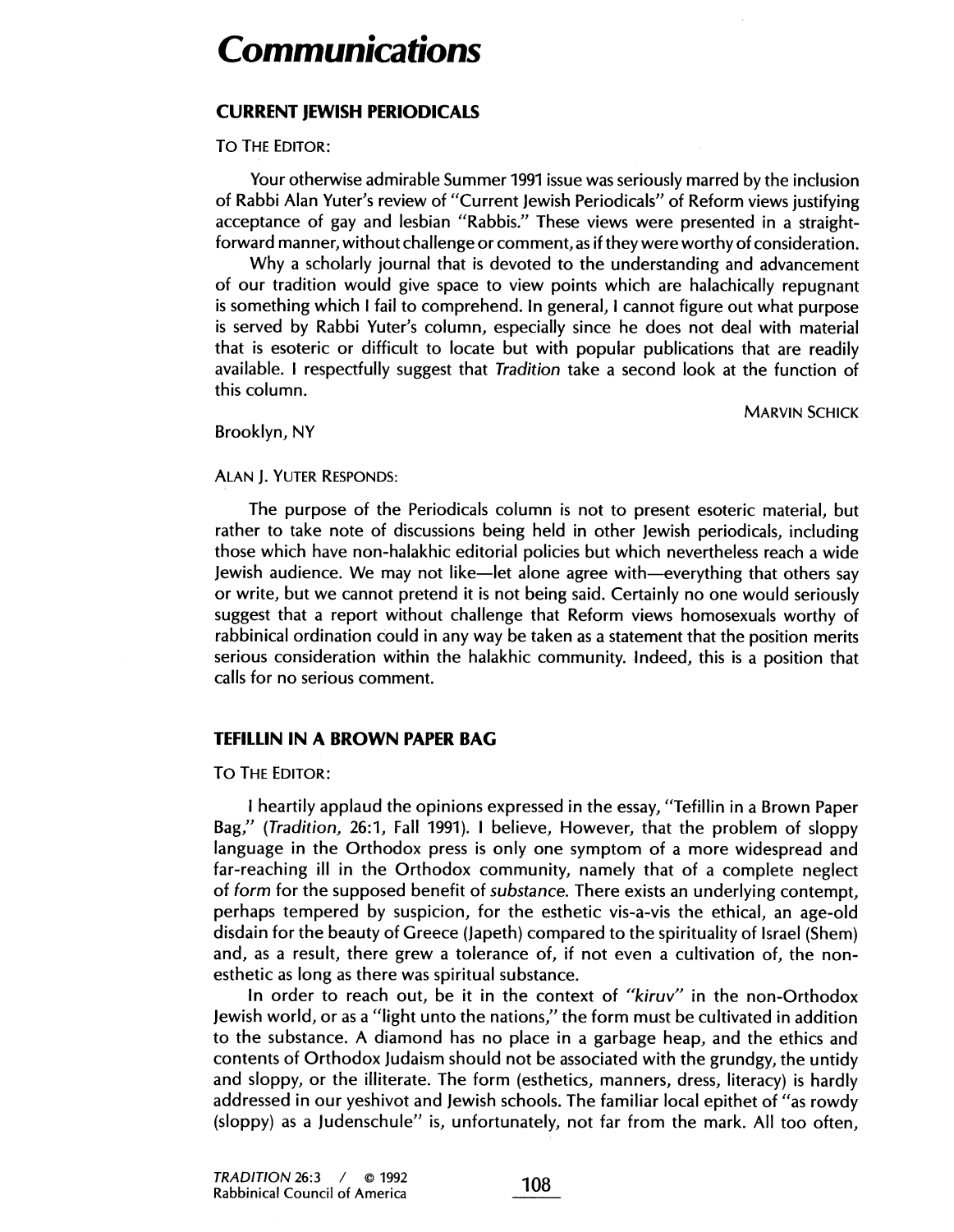## Communications

the form is associated with the "goyische welt" and, therefore by definition, suspect. The thought that we could learn something in this respect from our surroundings (although espoused by thinkers like Rabbi S. R. Hirsch or Rabbi Joseph B. Soloveitchick) is immediately shunned, although curiously enough, the Talmudic principle of learning something from every baal chai is readily accepted.

Literacy is only one manifestation of form by which the substance is perceived and judged from the outside. Appearance, behavior, and style are others which have been sadly neglected and which, besides assisting us in our obligations to our surroundings as a mam/ehet kohanim, would do much to improve our own self-respect.

(pROF.) G. S. MOSCHYTZ

#### Zurich, Switzerland

#### TO THE EDITOR:

Rabbi Emanuel Feldman argues the necessity of yeshivot training their students to sharpen their abilities to write in English so that they can better communicate Torah ideas to the more general population. But his discussion begs the more important question of whether yeshivot actually feel the need for outreach to secularly-educated Jews. If, indeed, they feel no need to reach out, they would see no reason to communicate better in English or to hire faculty to teach these skills.

In general, I feel that there are many so-called secular subjects in addition to English language skills that should be studied to enhance what one learns in a traditional yeshiva setting. As important as reaching out might be, increasing one's understanding of God's world by study of various secular studies may be even more important. The study of secular studies was a practice of some of the greatest of our Torah giants in past years.

ABE ESRAL

## Atlanta, GA

#### To THE EDITOR:

"Tefillin in a Brown Paper Bag" dealt with an issue close to my heart. As a reviewer of Orthodox books for the local Aguda paper, Perspectives, I find that some of the books I read do not even warrant a review. On a personal level as well, I find this difficult since I want my children-avid readers-to read Torahoriented material, yet the level, content, and prose is often just as you describe. Your essay confirms what I have felt for a very long time. Thank you for publishing it.

MRS. MORDECHAI LEVIN

#### Toronto

#### TO THE EDITOR:

I want to compliment you for the lucidity with which you put the case for the intelligent use of English among rabbis and other would-be spokesmen for Orthodoxy.

The truth of the matter is that while one will find the most troublesome offenders of the use of English in the ranks of the Orthodox, rest assured that there are